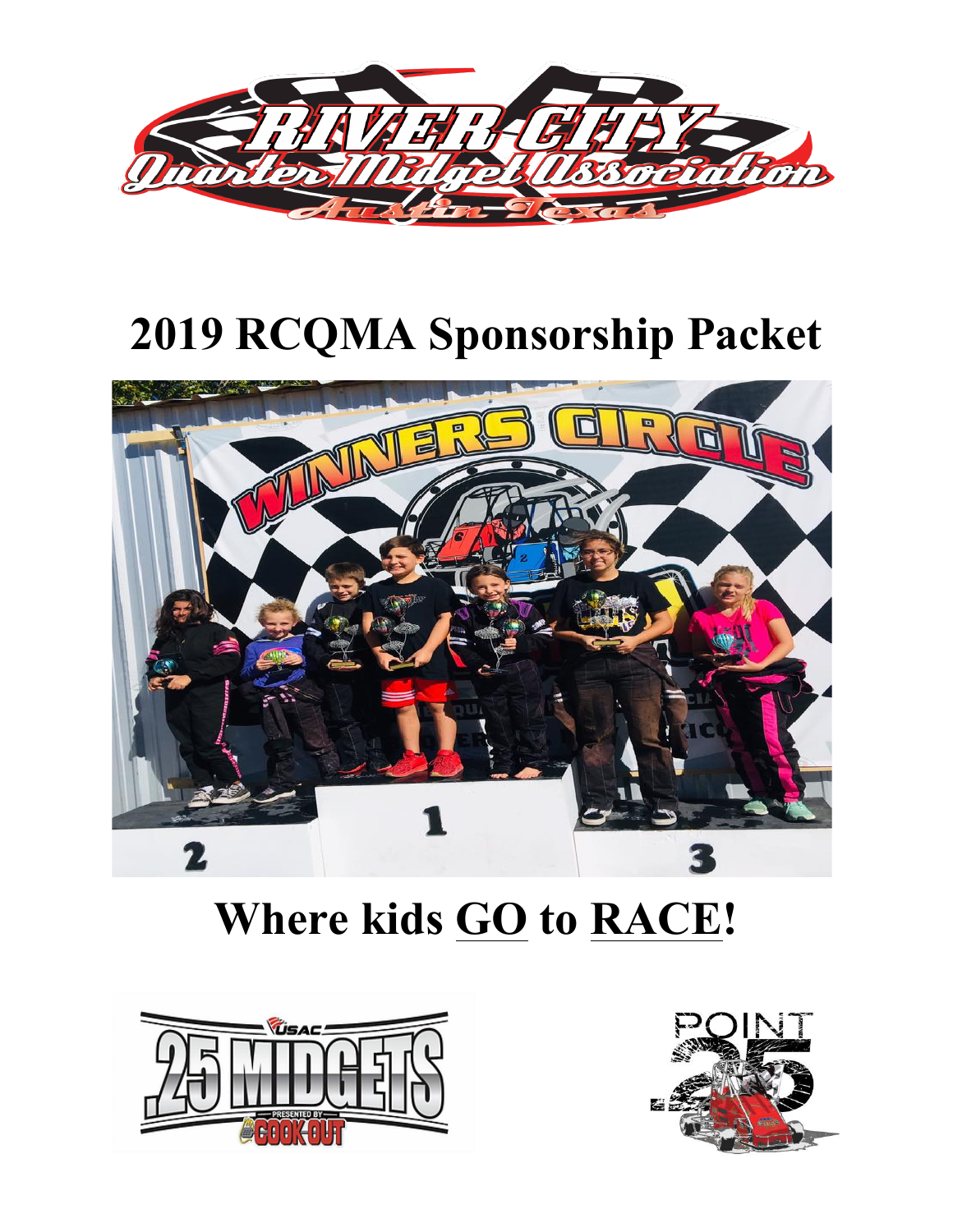

To Whom It May Concern:

River City Quarter Midget Racing Association is a  $501(c)(3)$  public charity non-profit children's racing organization, and we currently have sponsorship/ marketing opportunities available. *Please note that 100% of every donation is put back into the club to help support the kids racing.* 

Quarter midget racing is a family oriented sport where children ages 5 - 16 race .25 scale midget cars. We are affiliated with the United States Auto Club (USAC) organization. Quarter midget racing was started to develop sportsmanship in the children while also providing a family oriented racing activity. In recognition of the drivers, trophies and/or medals are awarded at local and national events. No cash prizes are awarded.

- Quarter midget racing is not a "drop off your kid" kind of sport, but an involved family sport. Few other sports permit all members of the family to participate. The kids do the driving while other family members serve as pit crews, chief mechanics, scorers, timekeepers, race directors, flagger, and operators of concession stand or novelty booths.
- It teaches the meaning of sportsmanship, fair play by following rules, how to be a good winner or a gracious loser.
- It develops coordination, and a sense of timing and independent thinking.
- It teaches self-reliance. Once a green flag has dropped, they are on their own.
- The spirit of competition also comes along here. They learn to drive hard, but that rules must be observed. Rule infractions may result in disqualification.
- Development of knowledge and an appreciation for mechanical devices.
- It teaches safe driving skills that are carried on in their teen years on the road. Very few people develop the skill that these children acquire. We believe this level of skill is valuable when they become adult drivers. They learn that there is a place to race an automobile — which is NOT on the public highway systems where so many young adult drivers lose their lives.
- It develops a sense of responsibility. Alertness and concern for the safety of others is acquired.
- It gives drivers a well-earned right and a sense of pride and accomplishment. They stand taller and are more confident after becoming a proficient quarter midget racer.
- Many go on to continue in racing sprint cars and even Nascar. They have to start somewhere, why not Austin!



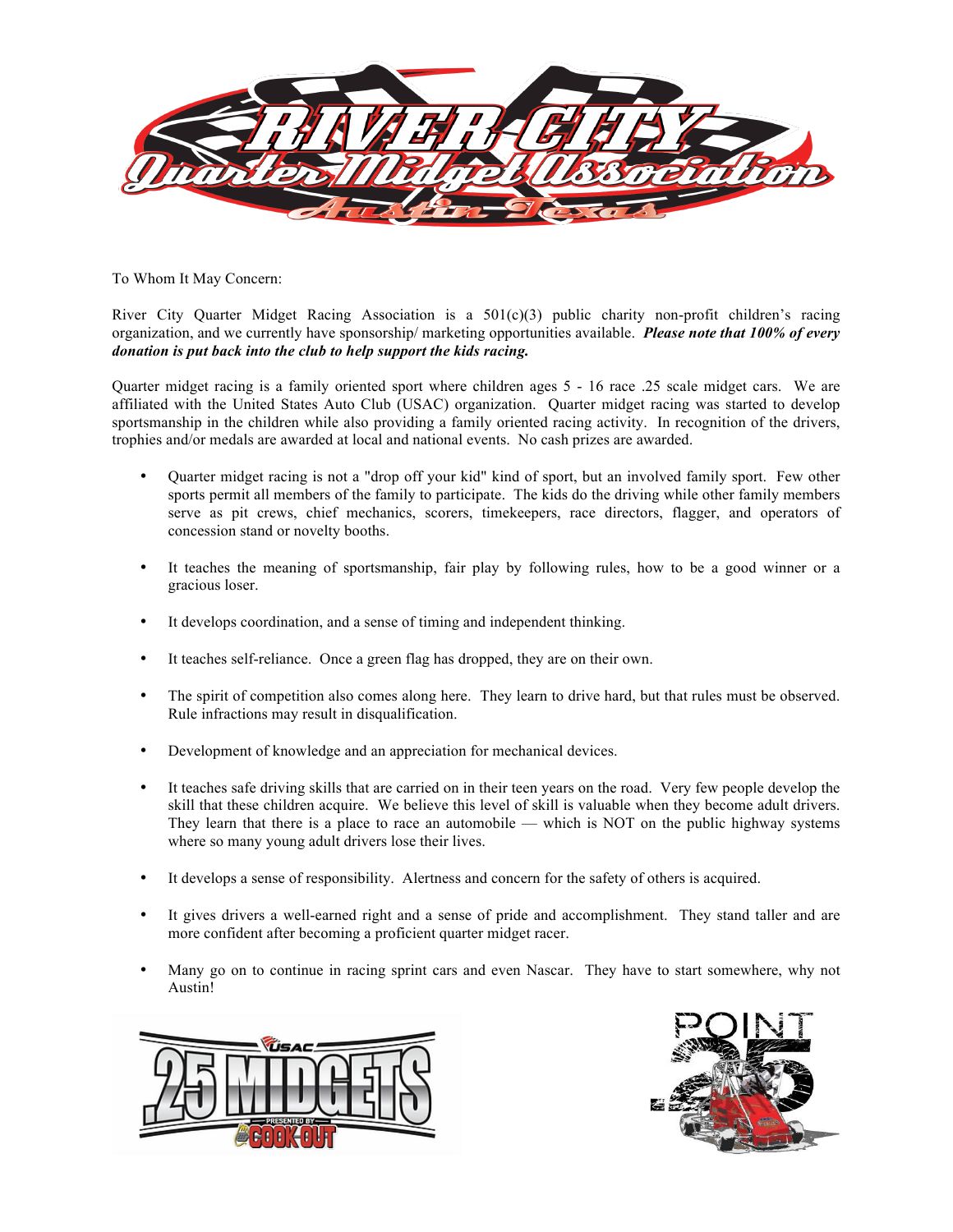

Our club is seeking support from area businesses, organizations and racing related businesses to help us make improvements to our facility, which will benefit the racers, their families and spectators. We are also seeking support for an upcoming regional Central Series event in June where racing families travel to Austin from 7-12 different states (if you are interested in sponsoring our Central Series Event, please let us know and we will get you that packet).

Some of those improvements include: maintaining the "soft" walls, upgrading our track preparation equipment, new track surface, etc. These improvements will also help attract new racers and spectators to our facility whereby increasing exposure for our sponsors.

It's been published in marketing publications that racer's and race fans are the most "brand loyal" segment of society. They support the businesses that support our sport. Your company name and/or logo will be seen by the hundreds of weekly event racers and spectators at our track and by spectators who visit the RCQMA track regularly. We will also place your name and/or logo and link on our website and social media pages.

The following page contains several different sponsorship/marketing packages we have available. Please contact Shawn Yates at e-mail: hokieyates@comcast.net or phone: 763-202- 3320 if you have any questions and/or validation of  $501(c)(3)$  status.

The RCQMA Board of Directors, the sponsorship/fundraising committee, and the club members thank you in advance for your time and consideration.

Should you choose to sponsor RCQMA on any level, we welcome and encourage you and/or representatives of your company to be present for the race and display your company's product/service information.



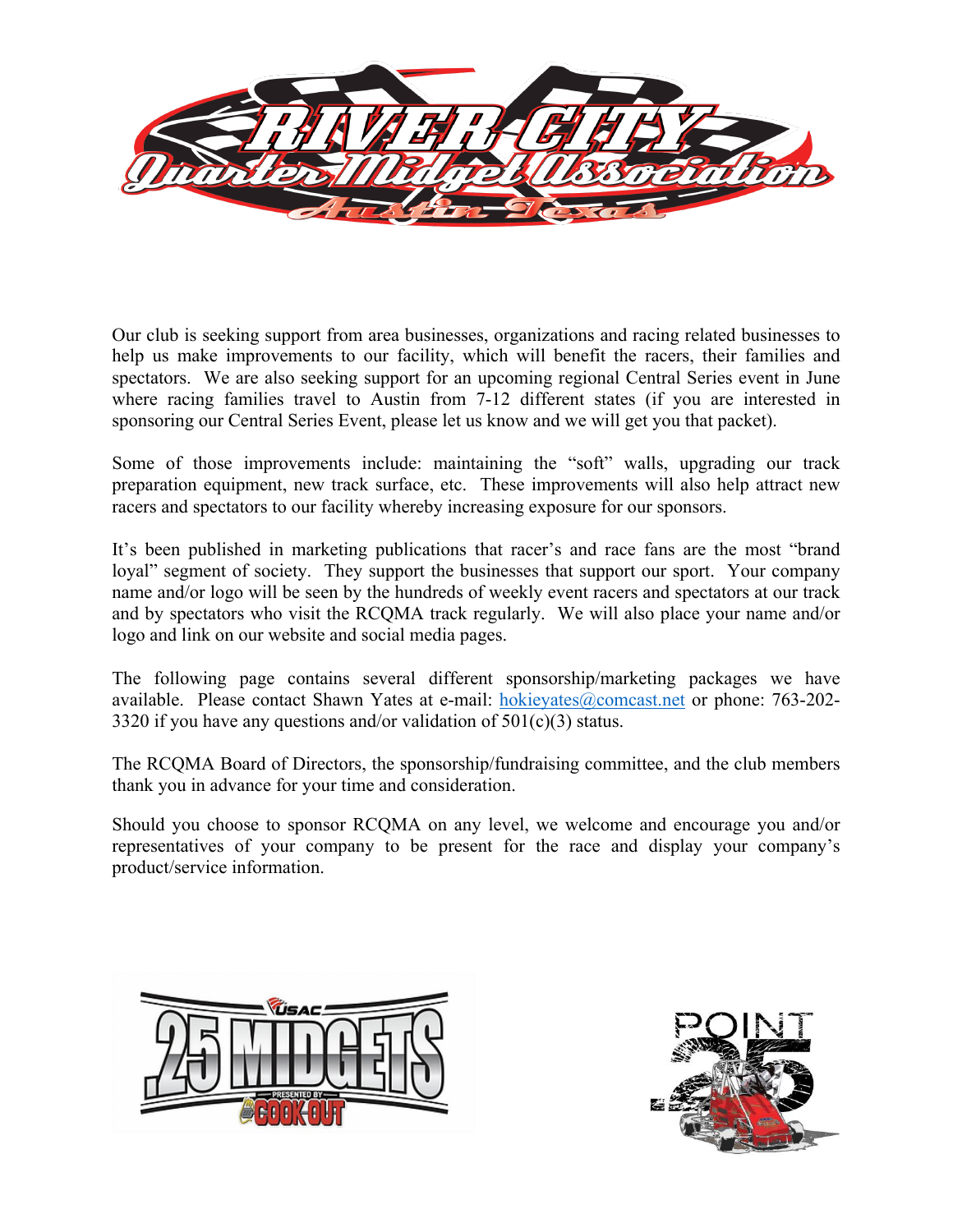

## **Sponsorship Packages available**

### **Gold Level Sponsorship - \$5,000**

#### **Includes the following:**

- Website Recognition
- Track Billboard 4' x 4'
- Victory Lane Recognition
- Five race day sponsorships (includes trophies and special recognition on race days)
- 3" x 10" Sticker on every RCQMA car

### **Silver Level Sponsorship - \$3,000**

#### **Includes the following:**

- Website Recognition
- Track Billboard 3' x 3'
- Victory Lane Recognition
- Three race day sponsorships (includes trophies and special recognition on race days)
- 3" x 5" Sticker on every RCQMA car

### **Bronze Level Sponsorship - \$1,500**

#### **Includes the following:**

- Website Recognition
- Track Billboard 2' x 2'
- Victory Lane Recognition
- Single Race day sponsorship (includes trophies and special recognition on race day)